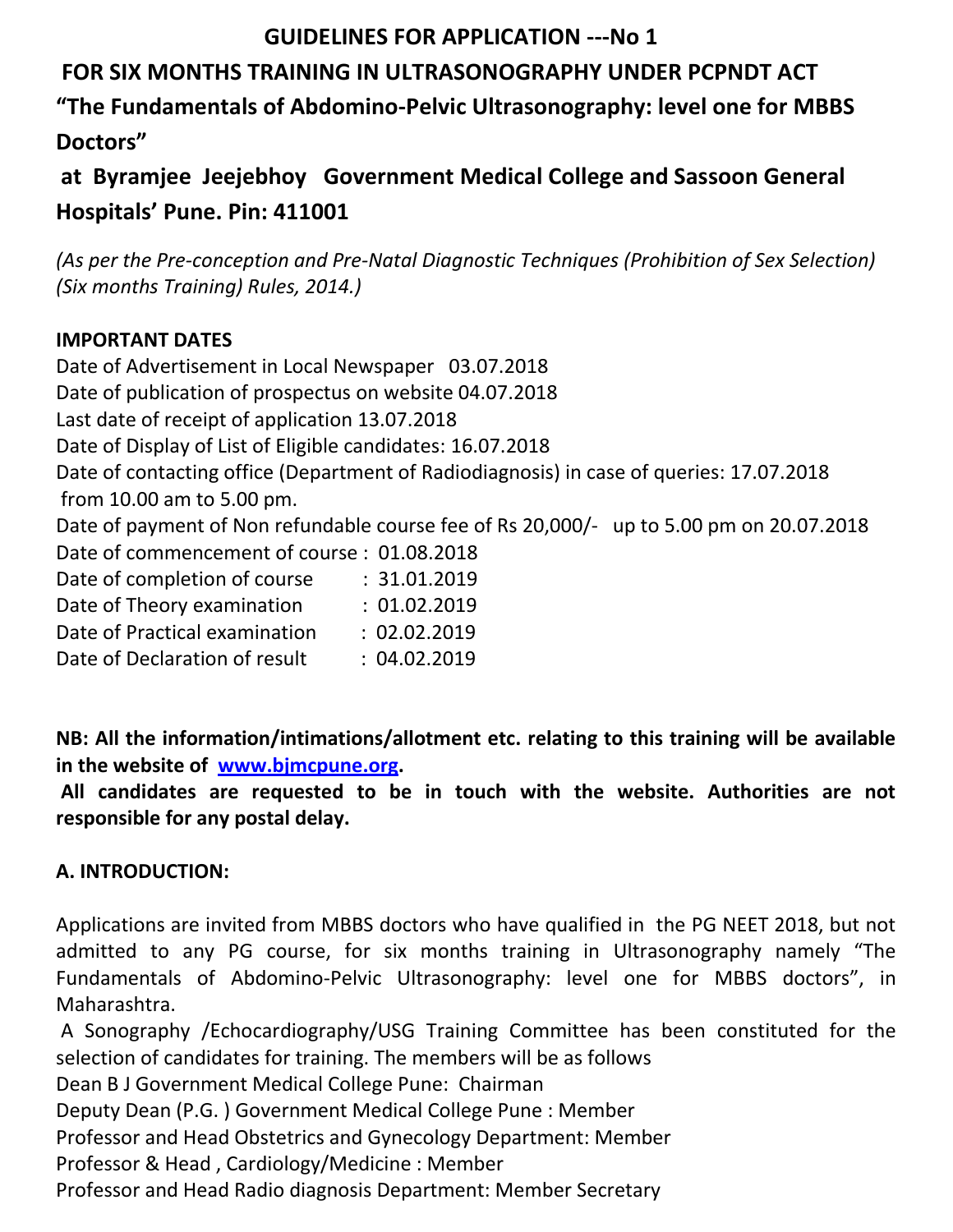### **B. ELIGIBILITY:**

1. The candidate must have passed MBBS from any MCI recognized institution and have registered under any State Council of Medical Registration or MCI.

2. The candidate must be a permanent resident / practicing in the State of Maharashtra.

3. The candidate must have appeared for the PG NEET 2018

### **C. CATEGORY OF CANDIDATES**

There will be two category of candidates namely Direct & in-service. 20% of total seats (1 SEAT ONLY) will be reserved for in-service candidates.

1. A **Direct Candidate** is one who at the time of application is either unemployed or under employment of Government of Maharashtra /PSU under Maharashtra Government , but not completed 3 years' service which includes all categories of employment like contractual/ temporary / ad-hoc/ regular by **31st December, 2017.** 

2. An **In-service** candidate is one who at the time of application is under employment in Government of Maharashtra / Public Sector Undertakings/Govt. of India Public Sector Undertakings located in Maharashtra and has completed a length of 3 years of service including contractual, temporary, or ad-hoc or regular by **31st December, 2017,** 

excluding at-a-stretch leave of any kind, of 30 days or more. However the maternity leave is exempted from this exclusion and shall be counted towards the length of three years of service.

## **D. NOMENCLATURE OF THE COURSE:**

## **"The Fundamentals of Abdomino-Pelvic Ultrasonography: level one for MBBS Doctors"**

## **E. DURATION OF THE TRAINING:**

The duration of the training shall be six months with minimum of 300 hours. There may be two spells of training per year as per availability of candidates. Training will be done under the supervision HOD Radiology and he/she will be the training coordinator. The theory and practical classes will be taken both in Radiology and Obstetrics and Gynaecology Departments.

### **F. NAME OF ACCREDITED INSTITUTION FOR TRAINING:**

B J Government Medical College Pune -411001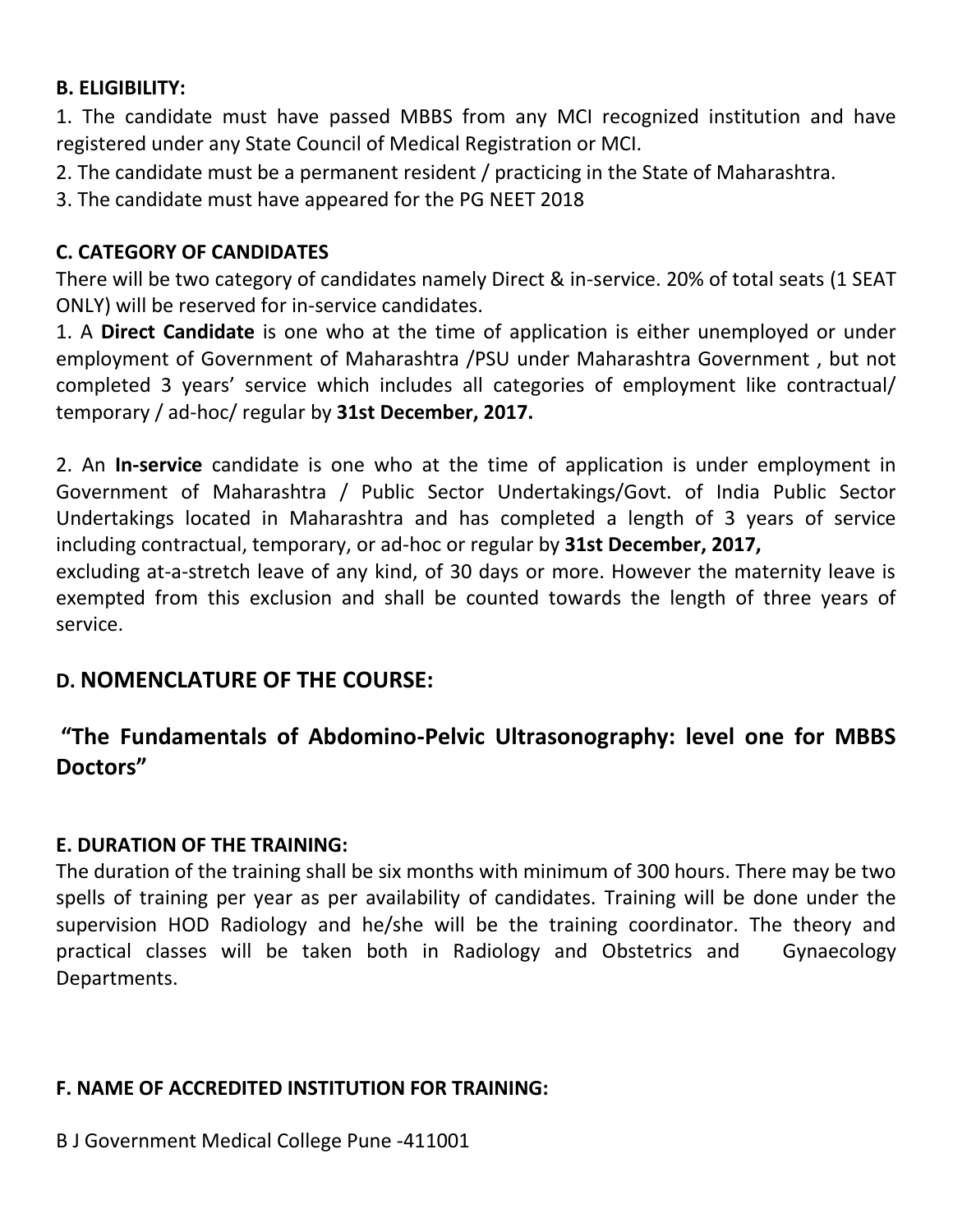### **G. NUMBER OF SEATS**

There will be 5 (Five) seats.

**NB: Intake of candidates will be on basis of 1:1 student-PG teacher ratio. The PG teachers of department of Radiology will be the faculty for this training. If subsequently the number of PG teachers is reduced due to any reason then the above intake capacity will be reduced proportionately.**

### **H . RESERVATION**

20% of total seats will be reserved for candidates who are in State Govt./ State Govt. Undertakings service and have completed 3 years of service of any type (regular/ contractual/ adhoc/ temporary) excluding at a stretch leave of 30 days or more (except maternity leave). If seats in in-service category remain vacant, it will be filled up by direct category candidates and vice versa.

### **I. FEE STRUCTURE**

The training fee of Rs. 20,000/- is to be deposited in the office of the Dean B J Government College Pune in the form of Bank Draft from any nationalized Bank drawn in favour of **"Dean B J Government College "** latest by 5.00 pm on 20/07/ 2018 .

### **J.SUBMISSION OF APPLICATION**

Candidates shall download the application form annexed in this prospectus ( Form 1) and submit the apply duly filled in application along with all requisite documents..They have to deposit a sum of Rs. 1000/- in form of Bank Draft from any nationalized Bank drawn in favour of **"Dean B J Government Medical , College Pune** at the time of submission of the application form towards application fee. The application fee is not refundable under any circumstances. The envelope containing the application form must be superscribed as **"APPLICATION FOR "The Fundamentals of Abdomino-Pelvic Ultrasonography: level one for MBBS Doctors" and should be sent to the "Chairman, The Dean, B J Government Medical College Pune 411001"** by speed post/courier/ or personally. Last date of submission of applications will be 13. 07. 2018. Applications which are incomplete or received late will be rejected. Multiple applications submitted in a single envelope will not be entertained.

### **K. SCRUTINY OF APPLICATION FORMS AND SELECTION OF CANDIDATES**

Selection shall be made strictly on the basis of marks secured in the PG NEET 2018. A provisional list of eligible applicants on merit will be prepared which will be valid for one year from the date of publication.

### **L. EVALUATION & CERTIFICATE**

On completion of six months training the candidates will have to appear for a competency based evaluation (final examination - both Theory and Practicals). On successful completion of the evaluation a certificate to the effect will be issued by the Dean of the institution. Such certificates will be applicable for obtaining new registration /renewal under the PC&PNDT Act.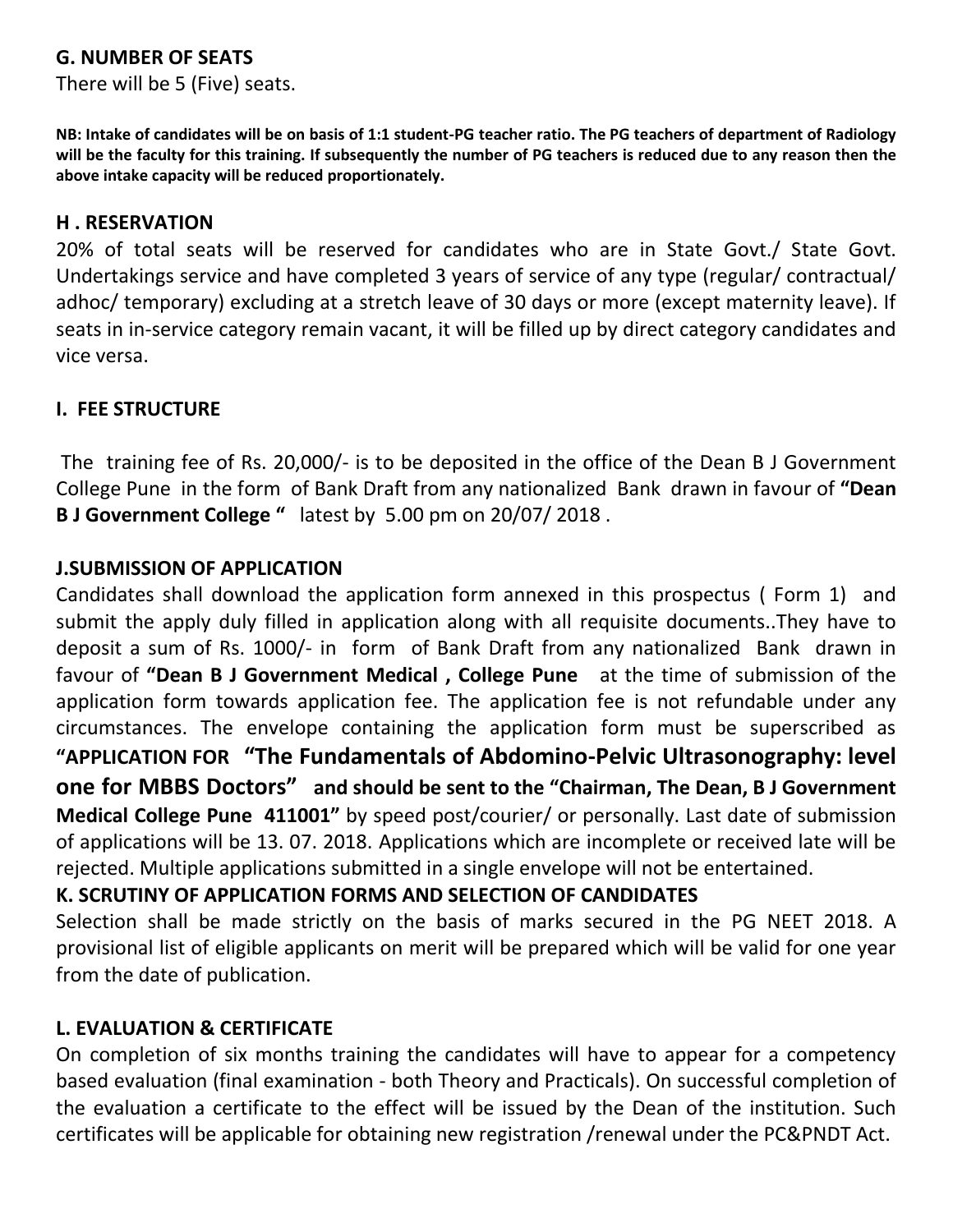### **SCHEME OF EXAMINATION**

Theory Assessment (Maximum marks 100) – 2 hours written exam. Minimum pass marks - 50 a. 50 MCQs 1 mark each– 50 marks b. 10 Short answer questions of 5 marks each – 50 marks Practical Assessment (Maximum marks 100) – minimum pass marks - 60 a. Log book – 20 marks b. Demonstration – 50 marks

c. Viva – 30 marks (Three case situations on Clinico- sonographic co-relation and case studies)

### **M. SYLLABUS**

The detailed syllabus will be as specified under the said notification released by Ministry of Health and Family Welfare (Department of Health and Family Welfare).

### **N. WEEDING OUT RULE**

The documents related to the selection and allotment will be preserved till 31.12.2019.

### **O. MISCELLANEOUS**

In all matters relating to eligibility or otherwise of a candidate appearing for the competency based evaluation the decision of the Chairman Selection Committee shall be final.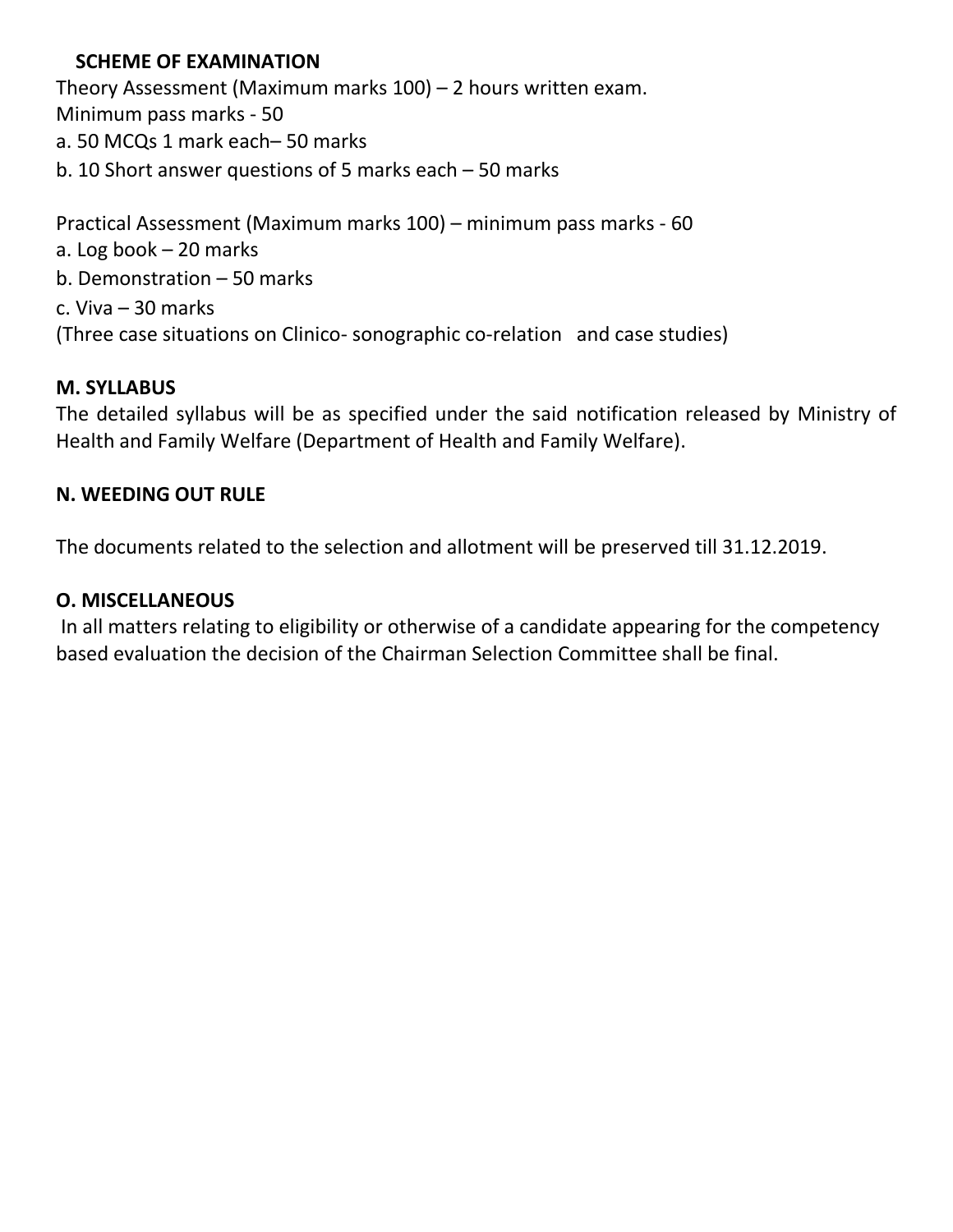#### **FORM-1 APPLICATION FORM TO APPEAR FOR COMPETENCY BASED EVALUATION ADOMINO-PELVIC ULTRASONOGRAPHY: LEVEL ONE: FOR MBBS DOCTORS**

| 1.  | Full Name as in MCI/ State Medical         | Paste a self attested |
|-----|--------------------------------------------|-----------------------|
|     | <b>Council Registration Certificate</b>    | passport size recent  |
| 2.  | Date of birth                              | photo here            |
| 3.  | <b>Medical Council Registration Number</b> |                       |
| 4.  | Present address for correspondence         |                       |
|     |                                            |                       |
|     |                                            |                       |
|     |                                            |                       |
| 5.  | Mobile No                                  |                       |
|     |                                            |                       |
| 6.  | Email id.                                  |                       |
| 7.  | PG NEET 2018 Roll Number                   |                       |
| 8.  | Marks secured in PG NEET 2018              |                       |
|     |                                            |                       |
|     |                                            |                       |
|     |                                            |                       |
| 9.  | Rank in PG NEET 2018 Merit list            |                       |
| 10. |                                            |                       |
|     | Category (Direct/In service)               |                       |
| 11. | If in-service, name and address of         |                       |
|     | present station                            |                       |
| 12. | <b>Demand Draft Details</b>                |                       |
|     | For Rs. 1000/- towards application fee     |                       |
|     | (non-refundable)                           |                       |
|     |                                            |                       |

### **Declaration**

I Dr. ……………………………..............…………………………….do hereby declare that the facts and figures stated above are true to the best of my knowledge and belief. If subsequently any of above information is/are found to be false/forged, necessary legal action as deemed proper may be initiated against me and my candidature will be rejected.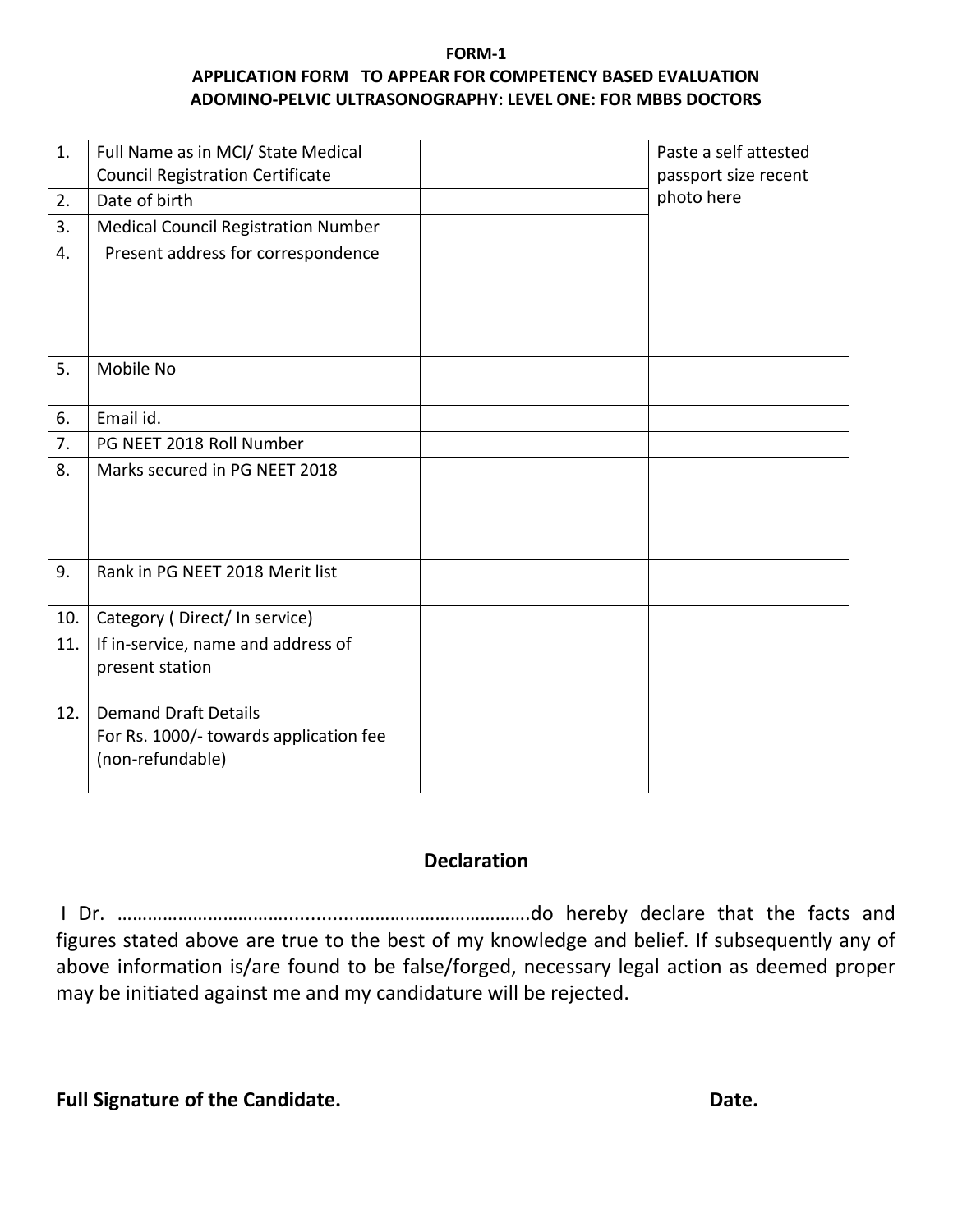### **DOCUMENTS REQUIRED**

Self attested photocopy of documents to be submitted along with the application form: 1.Photo Identity and Address Proof

- 2. Proof of date of birth.
- 3. Medical Council Registration Certificate
- 4. PG NEET 2018 Admit Card
- 5. PG NEET 2018 Rank Card
- 6. Service certificate from competent authority (if in service)

7. Non refundable Demand Draft of Rs 1000/- from Nationalized Bank towards application fee.

**It will be mandatory to present the Original Proof of Identity and Address while appearing for the Theory and Practical examination** 

\*\*\*\*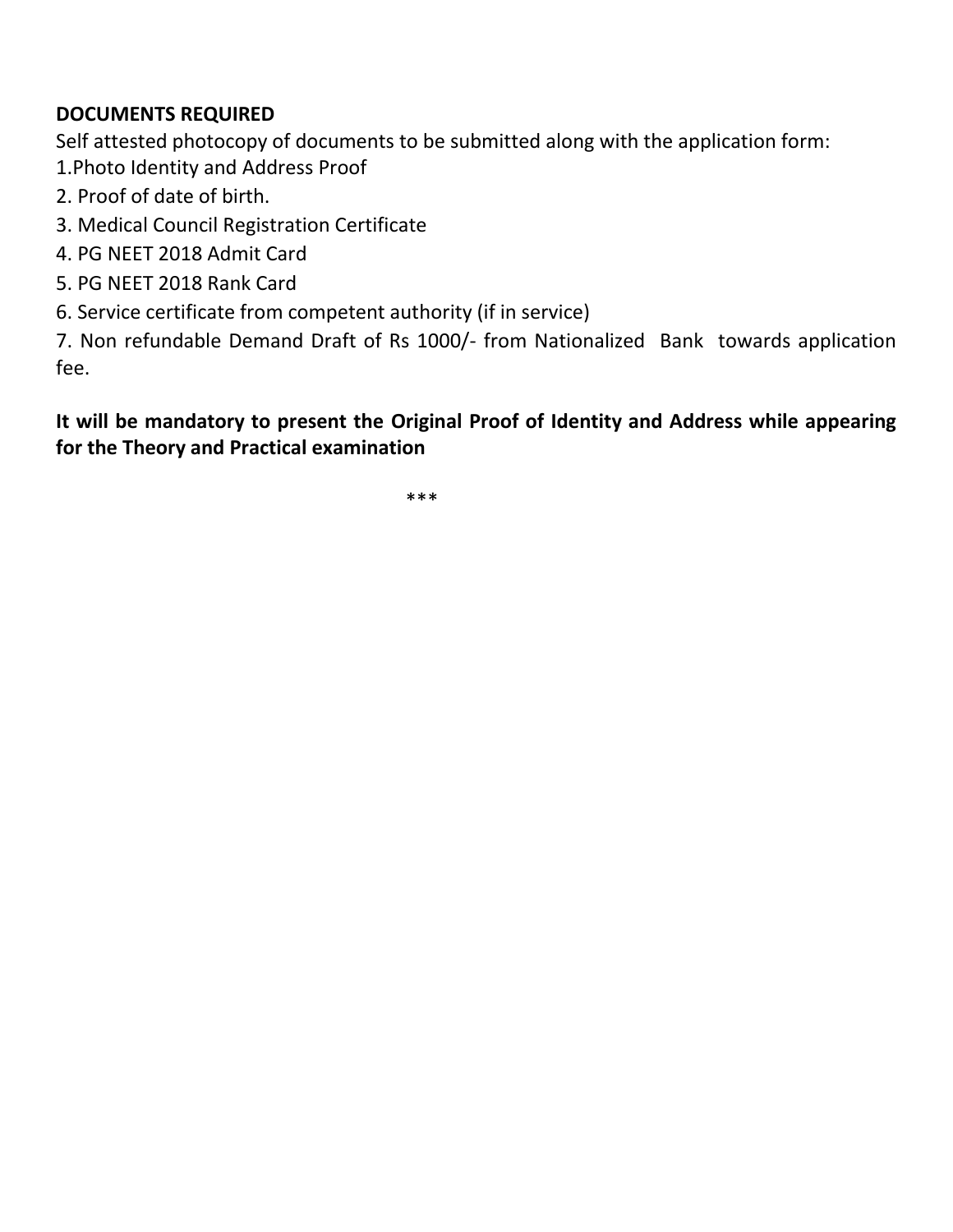## **NO. 2 NO. 2**

**GUIDELINES FOR APPLICATION FOR COMPETENCY BASED EVALUATION (FOR EXISTING REGISTERED MEDICAL PRACTITIONERS REGISTERED FOR ULTRASONOGRAPHY UNDER PCPNDT ACT**)

# **at Byramjee Jeejebhoy Government Medical College and Sassoon General Hospitals' Pune. Pin: 411001**

 *(As per the Pre-conception and Pre-Natal Diagnostic Techniques (Prohibition of Sex Selection) (Six months Training) Rules, 2014.)* 

### **IMPORTANT DATES**

Date of Advertisement in Local Newspaper 03.07.2018 Date of publication of prospectus in website 04.07.2018 Last date of receipt of application 13.07.2018 Date of Display of Provisional List of Eligible candidates: 16.07.2018 Date of contacting office( Department of Radio diagnosis ) in case of queries: 17.07.2018 (10 am to 5 pm) Date of submission of examination fees of Rs 10,000/- ( non refundable ) : up to 5.00 pm on 20.07.2018 Date of theory examination 23.07.2018 Date of Practical Examination: To be announced later

**NB: All the information/intimations/allotment etc. relating to this training will be available in the website of [www.bjmcpune.org.](http://www.bjmcpune.org/)**

**All candidates are requested to be in touch with the website. Authorities are not responsible for any postal delay.** 

### **A. INTRODUCTION:**

Applications are invited from MBBS doctors residing in the jurisdiction of Directorate of Health Services Pune Division who are already registered under the PCPNDT Act and whose registration is due for renewal due since January 2017 .

A Sonography /Echocardiography/USG Training Committee has been constituted for the selection of candidates for training. The members will be as follows

Dean B J Government Medical College Pune: Chairman

Deputy Dean (P.G. ) Government Medical College Pune : Member

Professor and Head Obstetrics and Gynecology Department: Member

Professor & Head , Cardiology/Medicine : Member

Professor and Head Radio diagnosis Department: Member Secretary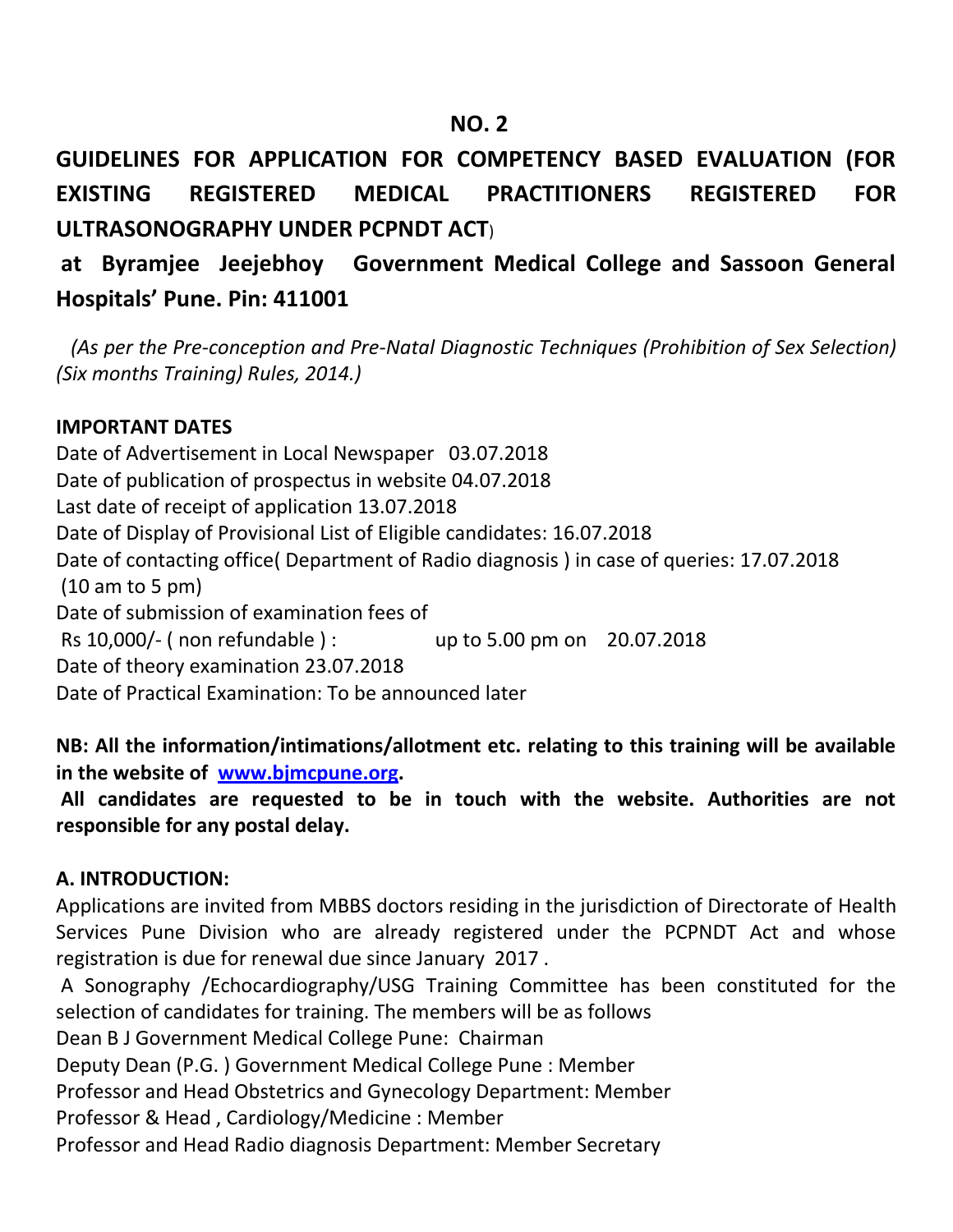### **B. ELIGIBILITY:**

1. The candidate must have passed MBBS from any MCI recognized institution and have registered under any State Council of Medical Registration or MCI.

2. The candidate must be a permanent resident / practicing in the jurisdiction of Directorate of Health Services , Pune Division

3. The candidates are exempted from undertaking the training which is mandatory for MBBS candidates provided they are able to qualify in the said competency based assessment specified in Schedule II of the said Act. If they fail to clear the said competency based assessment they shall have to apply afresh in **Form- 1**, for six months training course and clear the competency based evaluation (final examination) for the purpose of renewal of registrations.

Applications are invited from such candidates in prescribed **Proforma** (**Form – 2**) to appear in the competency based evaluation along with an application fee of Rs.1000/- . On successful completion of the examination they will be considered for renewal of their registration.

# **Candidates who are exempted from undertaking the training are hereby informed that for these candidates the said examination will be conducted only once. After the given dead line these candidates will not be entertained for the training course and examination.**

### **C. Nomenclature of the course:**

"The Fundamentals of Abdomino-Pelvic Ultrasonography: level one for MBBS Doctors"

### **D. NAME OF ACCREDITED INSTITUTION FOR TRAINING:**

B J Government Medical College Pune 411001

### **E. FEE STRUCTURE**

The training fee shall be, Rs. 10,000/, to be deposited in form of Bank Draft from any nationalized Bank drawn in favour of **"Dean B J Government Medical, College Pune** by eligible candidates in the office of the Dean latest by 20.07.2018 in office hours.

### **F.SUBMISSION OF APPLICATION:**

Candidates shall download the application form annexed in this prospectus( Form 2) and apply duly filled in application along with all requisite documents. They have to deposit a sum of Rs. 1000/- in form of Bank Draft from any nationalized Bank drawn in favour of **"Dean B J Government Medical , College Pune** along with the application form towards application fee. The application fee is not refundable under any circumstances. The envelope containing the application form must be superscribed as **"APPLICATION FOR COMPETENCY BASED**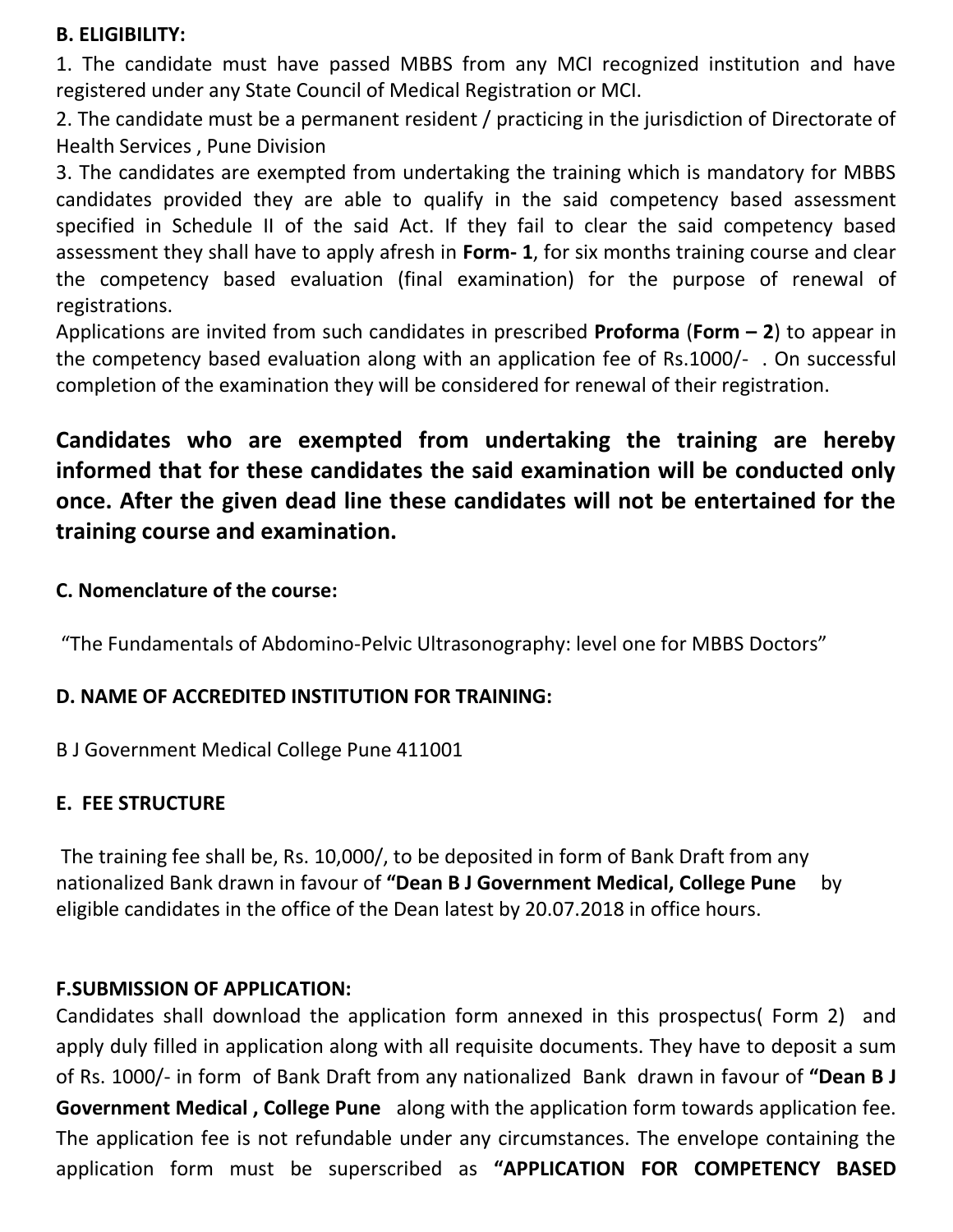**EVALUATION (FOR EXISTING REGISTERED MEDICAL PRACTITIONERS REGISTERED FOR ULTRASONOGRAPHY UNDER PCPNDT ACT**) **and should be sent to the " Chairman ,The Dean, B J Government Medical College Pune .411001"** by speed post/courier or personally so as to reach on or before 13.07.2018 by 5.00 pm. Applications which are incomplete or received late will be rejected. Multiple applications submitted in a single envelope will not be entertained.

### **G. SCRUTINY OF APPLICATION FORMS AND SELECTION OF CANDIDATES**

After scrutiny of the application forms a provisional list of eligible applicants will be prepared and will be displayed on the official website **[www.bjmcpune.org.](http://www.bjmcpune.org/) and office of the Dean, B J Government Medical College Pune on 16.07.2018. In case of any queries the candidates should contact the above office on 17.07. 2018 from 10 am to 5 pm. No queries will be entertained after this date.**

### **H. FEE**

The training fee of Rs. 10,000/- is to be deposited in the office of the Dean B J Government College Pune in the form of Bank Draft from any nationalized Bank drawn in favor of **"Dean B J Government College Pune " latest by 20.07.2018**

### **H. EXAMINATION AND CERTIFICATE**

On completion of the competency based evaluation (final examination both – theory and Practicals ) candidates who are successful will be issued a certificate to the effect by the Dean of the institution. Such certificates will be applicable for obtaining new registration /renewal under the PC&PNDT Act .

### **I. SCHEME OF EXAMINATION**

Theory Assessment (Maximum marks 100) – 2 hours written exam. Minimum pass marks - 50

- a. 50 MCQs 1 mark each– 50 marks
- b. 10 short answerer questions of 5 marks each 50 marks

Practical Assessment (Maximum marks 100) – minimum pass marks - 60

- a. Log book  $-20$  marks  $**$
- b. Demonstration 50 marks
- c. Viva 30 marks

(Three case situations on Clinico- sonographic co-relation and case studies)

\*\*-The candidates will have to contact the Radiology Department for preparing of the log book from 17.07.2018. to 22.07.2018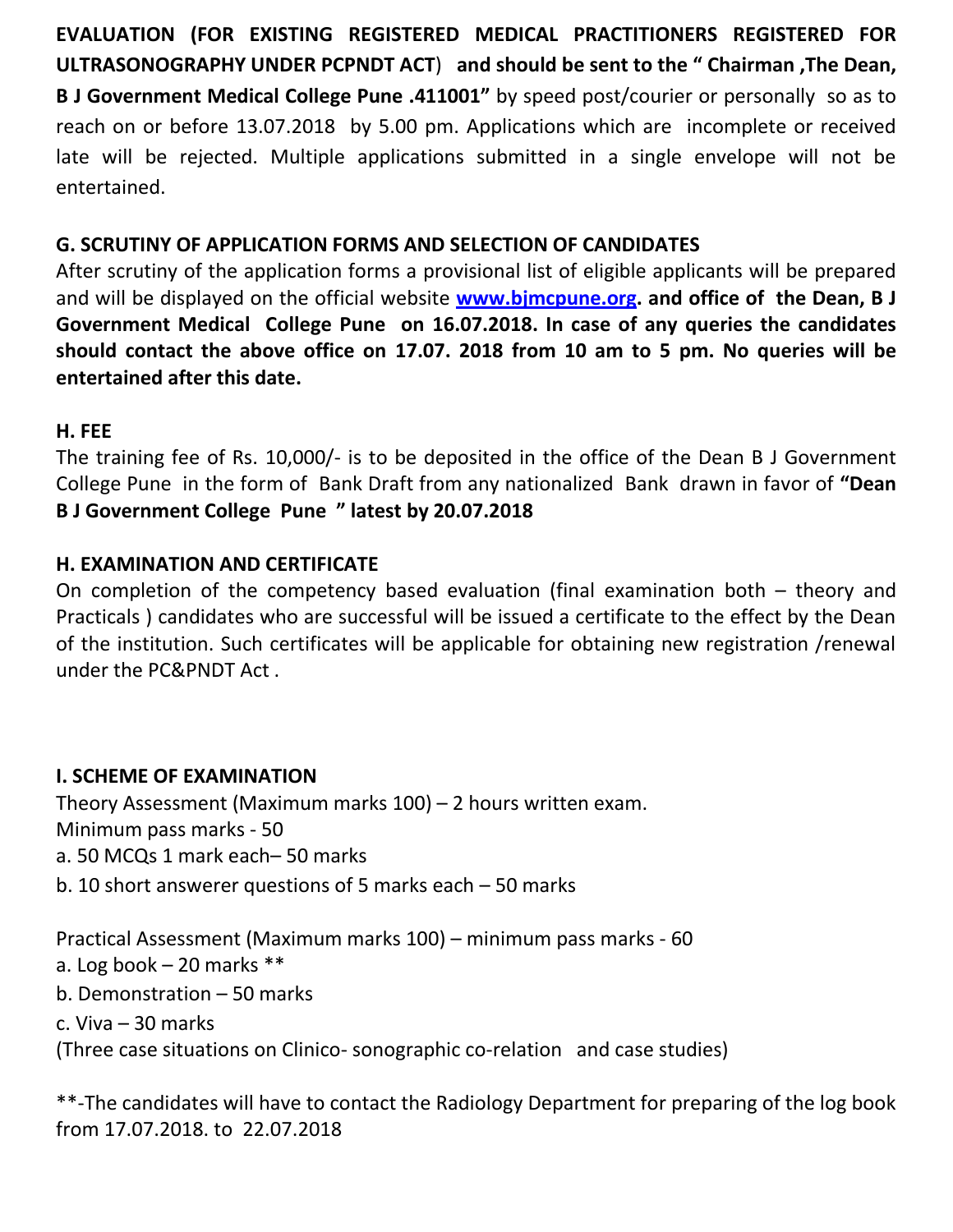### **J. SYLLABUS**

The detailed syllabus will be as specified under the said notification released by Ministry of Health and Family Welfare (Department of Health and Family Welfare).

### **K. WEEDING OUT RULE**

The documents related to the selection and allotment will be preserved till 31.12.2019.

### **O. MISCELLANEOUS**

In all matters relating to eligibility or otherwise of a candidate appearing for the competency based evaluation the decision of the Chairman Selection Committee shall be final.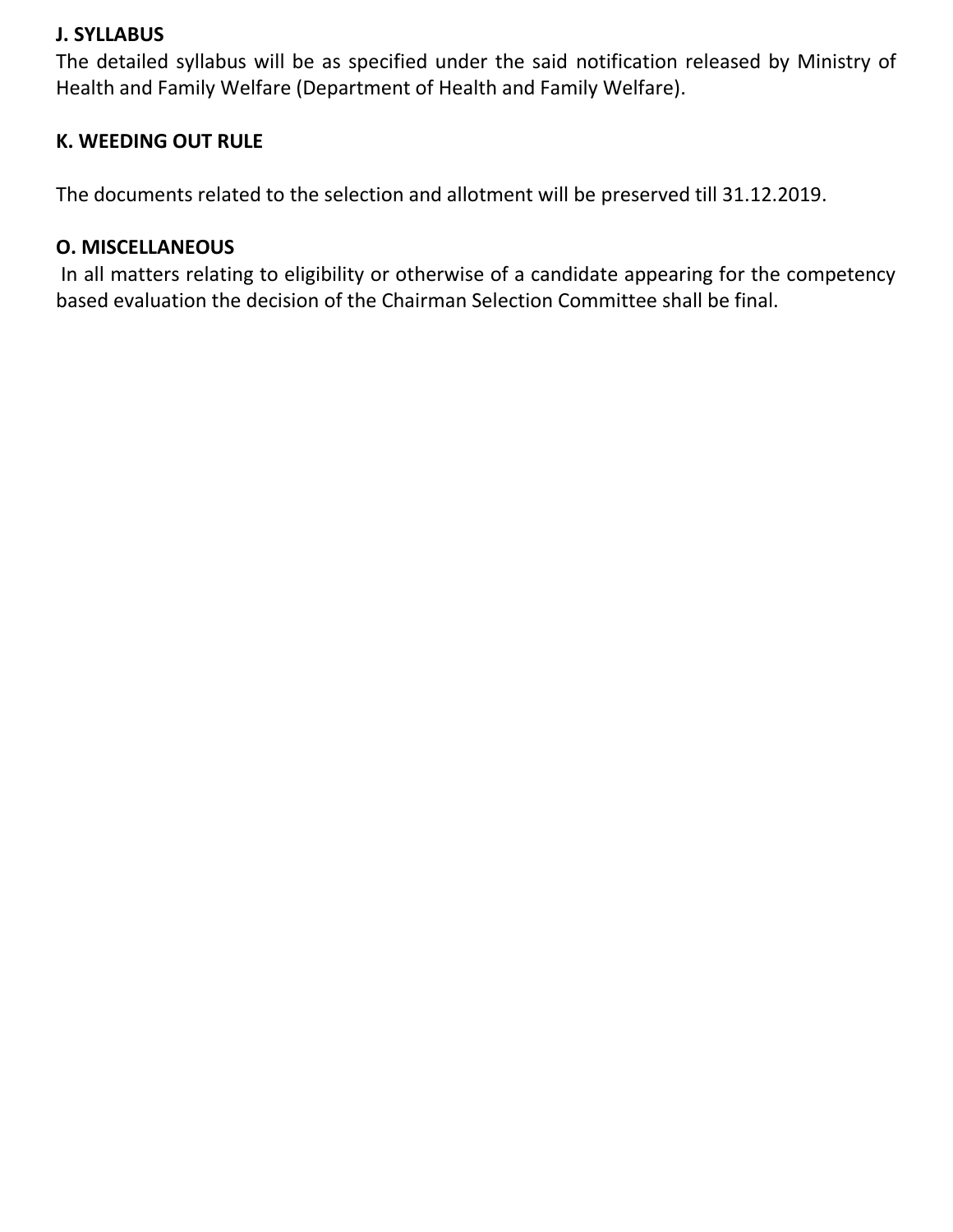#### **FORM-2 APPLICATION FORM TO APPEAR FOR COMPETENCY BASED EVALUATION ADOMINO-PELVIC ULTRASONOGRAPHY: LEVEL ONE: FOR MBBS DOCTORS**

|     | rui candidates who are alleady registered diluer the Act.)                          |  |                       |  |  |
|-----|-------------------------------------------------------------------------------------|--|-----------------------|--|--|
| 1.  | Full Name as in MCI/ State Medical                                                  |  | Paste a self attested |  |  |
|     | <b>Council Registration</b>                                                         |  | passport size recent  |  |  |
| 2.  | Date of birth                                                                       |  | photo here            |  |  |
| 3.  | <b>Medical Council Registration Number</b>                                          |  |                       |  |  |
| 4.  | Present address for correspondence                                                  |  |                       |  |  |
|     |                                                                                     |  |                       |  |  |
|     |                                                                                     |  |                       |  |  |
| 5.  | Mobile No                                                                           |  |                       |  |  |
|     |                                                                                     |  |                       |  |  |
| 6.  | Email id.                                                                           |  |                       |  |  |
| 7.  | Name & address of Genetic Clinic/USG                                                |  |                       |  |  |
|     | Clinic/Imaging Centre in which working                                              |  |                       |  |  |
|     |                                                                                     |  |                       |  |  |
| 8.  | Particulars of earlier registration for USG<br>under the ACT. Date of permission of |  |                       |  |  |
|     | District Appropriate Authority with valid                                           |  |                       |  |  |
|     | registration number                                                                 |  |                       |  |  |
|     |                                                                                     |  |                       |  |  |
| 9.  | Details of work experience in USG in an                                             |  |                       |  |  |
|     | ultrasound clinic, period of engagement.                                            |  |                       |  |  |
| 10. | <b>Demand Draft details</b>                                                         |  |                       |  |  |
|     | For Rs. 1000/- towards application fee                                              |  |                       |  |  |
|     | (non-refundable)                                                                    |  |                       |  |  |
| 12. | If in-service, name and address of                                                  |  |                       |  |  |
|     | present station                                                                     |  |                       |  |  |
|     |                                                                                     |  |                       |  |  |

### **(For candidates who are already registered under the Act.)**

### **Declaration**

I Dr. ……………………………..............…………………………….do hereby declare that the facts and figures stated above are true to the best of my knowledge and belief. If subsequently any of above information is/are found to be false/forged, necessary legal action as deemed proper may be initiated against me and my candidature will be rejected.

| Full signature of the candidate. | Date. |
|----------------------------------|-------|
|                                  |       |